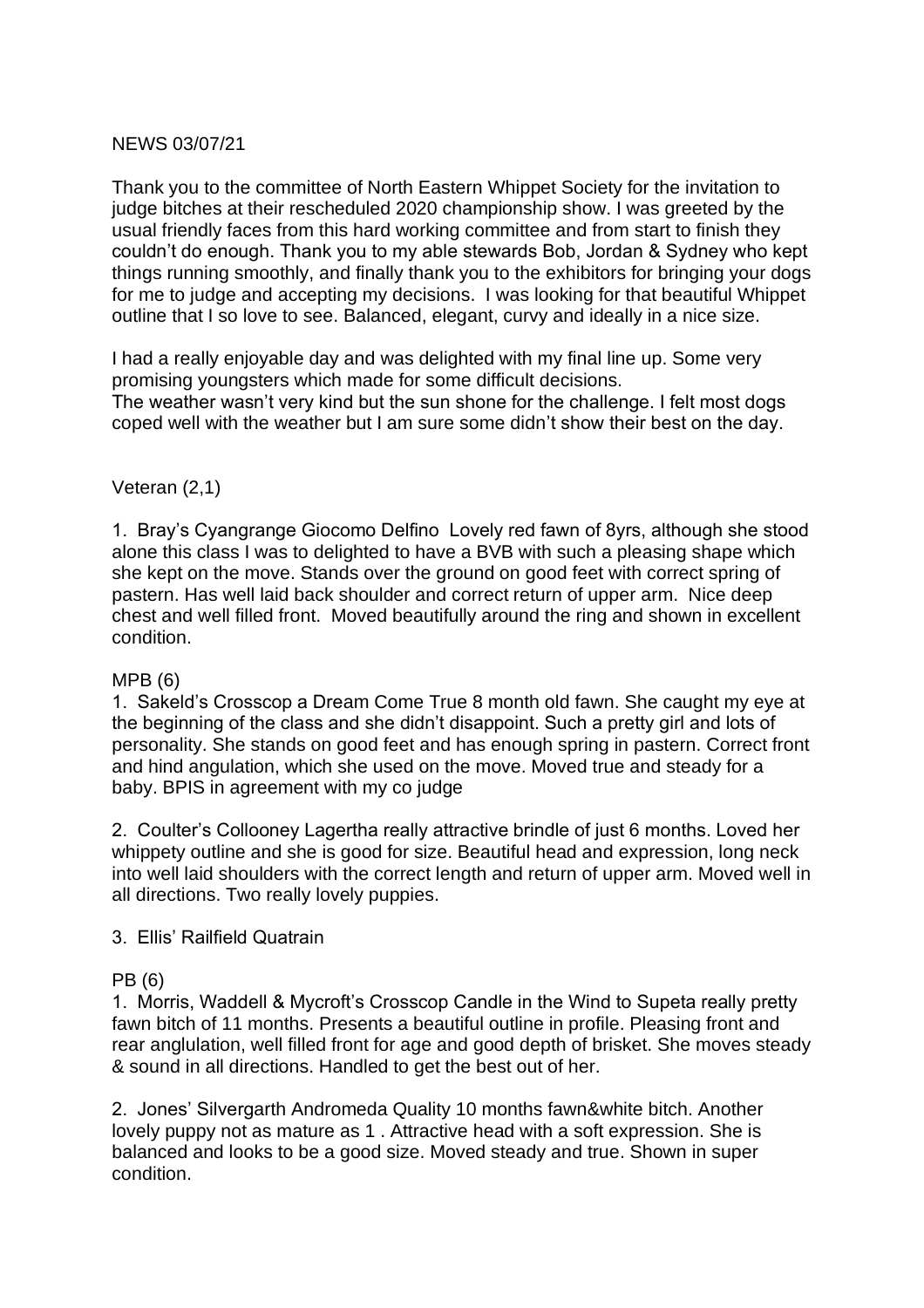3. Halliday's Brochinbelle A Wee Floosie

## JB (8)

1. Wood's Crosscop Shes a lady at Ardencote 14month fawn/white. Very pleasing overall shape, beautiful head and long neck into well laid shoulders. Ideal topline with a curvy underline to match. Stands on good feet. She is in lovely condition. Moved true and held her shape in profile.

2. Crosscop Proud Mary fawn/white parti another nice bitch, it was a close decision. She covers the ground both standing and moving, has a beautiful head & front construction is good, a touch longer in second thigh than 1. Good feet and well sprung pasterns. Moved true.

3. Ainscough's Kidaruka Touch of Class

## YB (9,2)

1. Samson's Romaclove the Power of Love stunning blue bitch just shy of 2 years.She has the most beautiful outline, balanced and stands over enough ground. My hands just flowed over her, she felt like silk, with the smoothest of shoulders. Her shoulders are well laid back with the perfect length and return of upper arm to match. On the move she is sound in all directions and moves with such grace, she didn't put a foot wrong. The cherry on the top, she is perfect for size. Loved her. CC & BIS on referees decision.

2. Holland's Elmanash Star Anise really pretty brindle bitch of 20 months. Correct size and shown in lovely condition.Beautiful head and neck into well laid shoulder with good return of upper arm. Curvy topline and nice underline to match. Stands on good feet with well sprung pasterns. Moved well from all angles.

3. Turner's Gilnockie Indigo Blue

# NB (12,3)

1. Wood's Crosscop You Are my Destiny at Ardencote 14 months quality fawn & white. She caught my eye initially for her correct whippety shape, she is balanced and is the ideal height. Nice angles front & rear. Covered the ground both standing and on the move. Shown in super condition and expertly handled.

2. Sakeld's Crosscop a Dream Come True

3. Crosscop Proud Mary

# GB (7)

1. Leatharts Ringmore Hecate quality cream bitch of almost 3 years. Lovely head and neck into well laid shoulders and enough return of upper arm. Loved her overall shape. She is good for size and is balanced both standing and on the move. Excellent hind angulation and well muscled. On the move she is effortless & sound on the up and back. BRLC.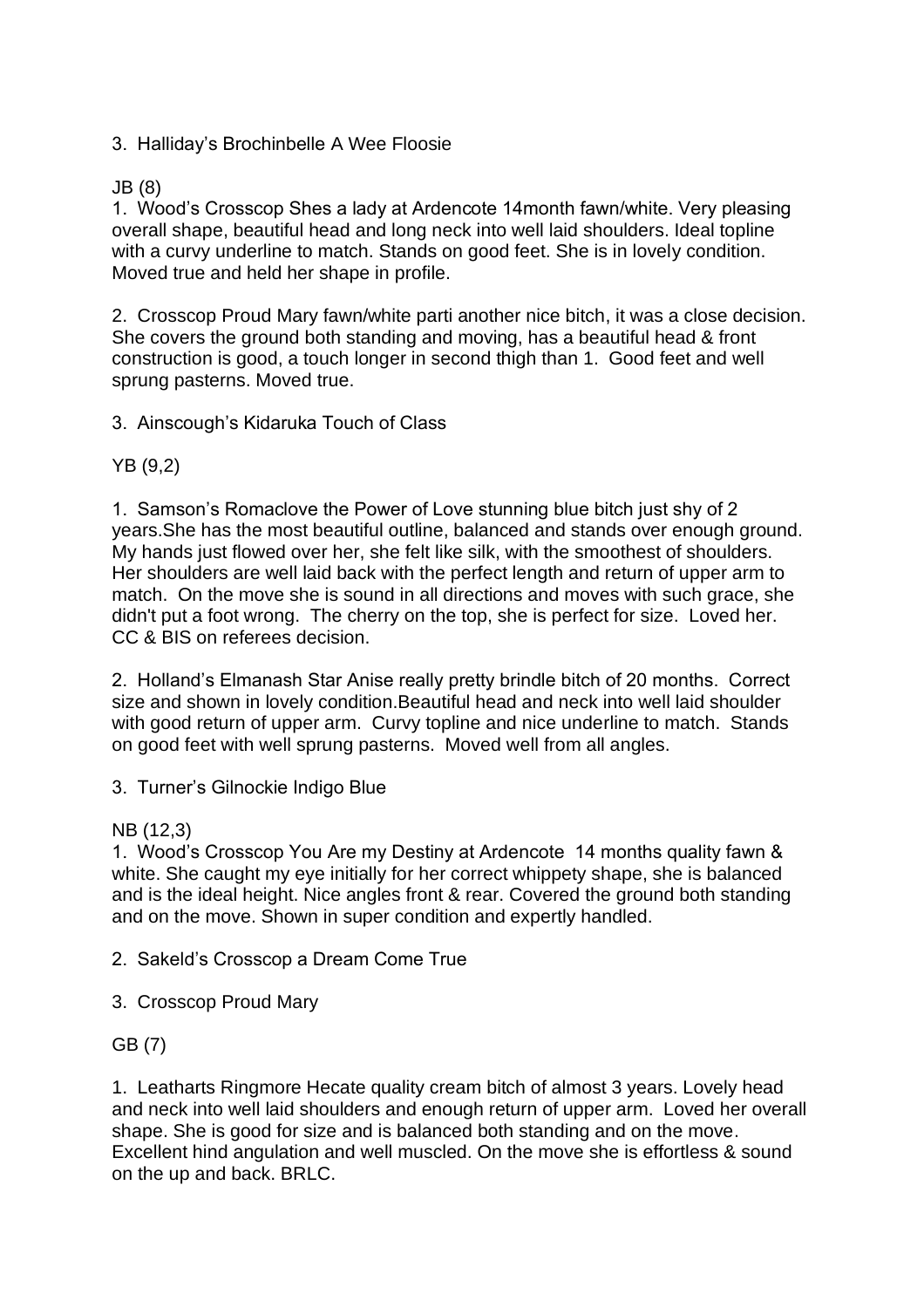2. Holland's Elmanash Mystical Mirage very attractive 2 year old fawn bitch who is feminine and is elegant. Nice long neck into well laid shoulder flowing into her correct topline, with the tuck up to match. Correct rear angulation with well let down hocks. Shown in lovely condition. Moved well holding her shape in profile.

3. Gray's Ditto That

PGB (9, 1)

1. Trouton's Citycroft Grace Kelly JW beautiful fawn and white of nearly 3 years. So well balanced and curves exactly where you want them. She has correctly laid back shoulders and good length and return of upper arm. Correct width of thigh and well let down hocks. She stands on good feet and her pasterns are well sprung. Moved out well in profile.

2. Williams' Falconcrag Gloves are Off at Wyndsmoor 2 year fawn. Beautiful head and expression. Long neck into well laid shoulders. Good angles front and rear. Moved well and in lovely condition. I just preferred overall shape of 1.

3. Meakin's Oakbark More than Magic

## MLB (5,1)

1. Whitehead, Smith & Mixides Citycroft Storm in a Teacup super quality brindle bitch who came in to her own when the sun was on her back in the challenge. Such a lovely head with the softest expression and neat ears. Correct front and rear angulation. She is an ideal shape & size with nothing overdone. Moved so well in all directions whilst holding her beautiful outline. RCC

2. Leathart's Ringmore Galatea Pretty fawn and white of 5 years.Nice overall shape and size. She is balanced and has good front and rear angulation. Correct topline & underline . Stands on good feet and has enough spring in her pastern . She moved well.

3. Morris, Waddell, Mycroft & Mitchell's Crosscop Just what I need.

LB(11,1)

1. Smith's Lorbri Mistletoe Magic quality brindle of 4 years . Caught my eye and didn't disappoint. She has a beautiful head and neck into well laid shoulders and correct rise over the loin. Good length and return of upper arm. Super curvy and elegant, covers the ground standing and moving while being balanced and is in good condition. Moved well in profile holding her outline.

2. Whitehead, Smith & Mixides' Winter is Coming to Citycroft typey black just over 6 years. Beautiful head with elegant neck that flows into well laid & smooth shoulders. She is balanced and has a shapely topline with a nice underline to match. Well ribbed back and moved well in all directions.

3. Wilkinson's Citycroft Starfall